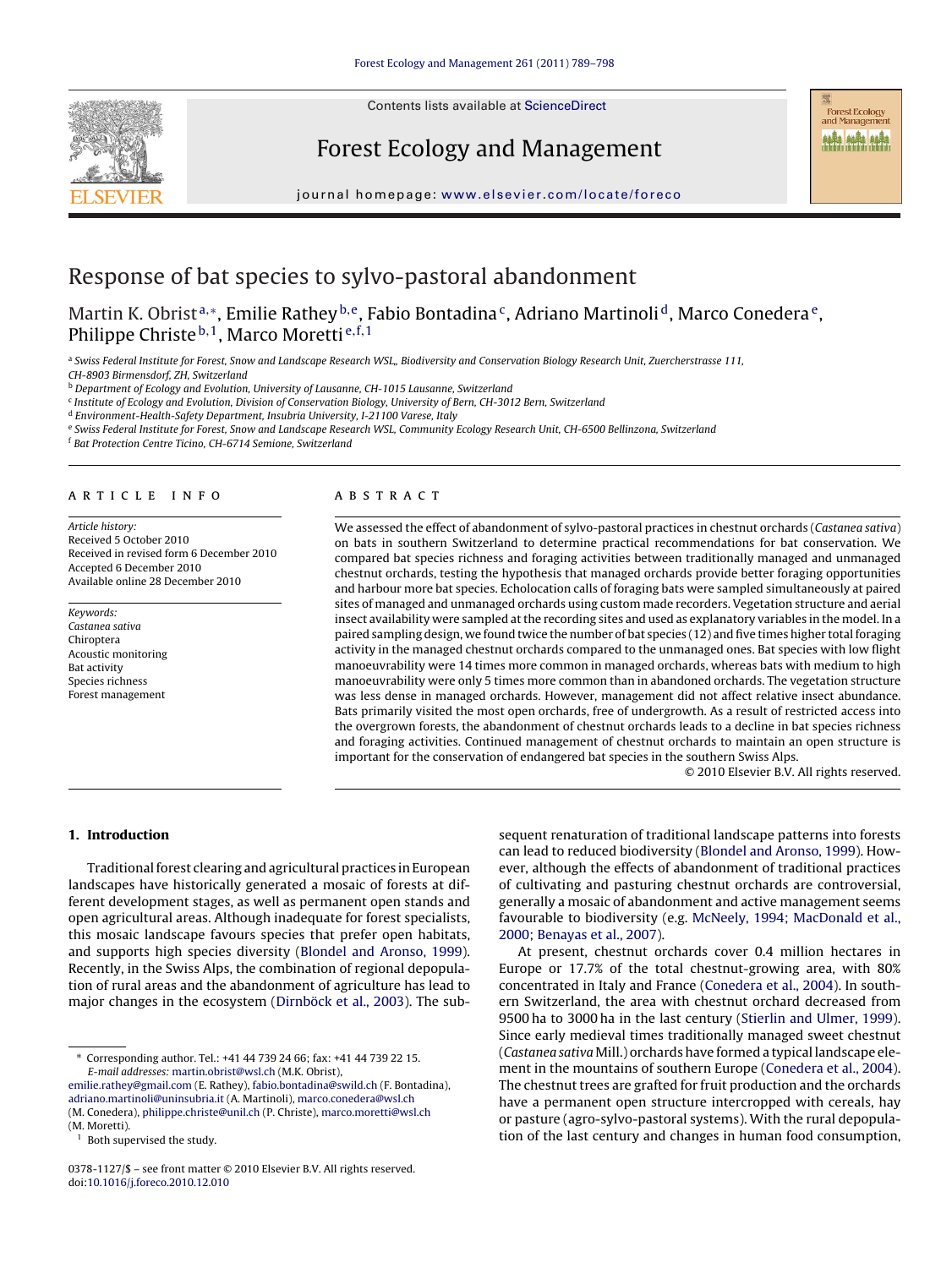<span id="page-1-0"></span>this management scheme has become dramatically reduced. This trend has been further amended by the introduction and spread of chestnut diseases [\(Conedera and Krebs, 2008\).](#page-8-0) Abandoned orchards are quickly invaded by other tree species, evolve into dense mixed forests and, within decades, disappear entirely [\(Conedera et al.,](#page-8-0) [2000\).](#page-8-0)

Since the late 1980s, an increasing interest in chestnut orchards as traditional landscape element has lead to a revitalization of orchards for their aesthetic value (recreation), as fire-break areas, and for economic reasons (tourism) [\(Conedera et al., 2004\).](#page-8-0) However, the costs of orchard restoration and maintenance are high, and the impacts on biodiversity and species of special conservation concern have not yet been assessed. Restoration of traditional, small to medium sized chestnut orchards conserves large, old trees thereby providing shelter for many species that use cavities. Such moderate management may positively affect biodiversity as a whole, including endangered species that depend on old trees. Among the species that may potentially benefit from such restoration, insectivorous bats (Microchiroptera) constitute one of the most endangered taxonomic groups worldwide ([Arita, 1993; Ceballos and Brown, 1995;](#page-8-0) [Mickleburgh et al., 2002; Safi and Kerth, 2004; Schaub et al., 2007;](#page-8-0) [Weller et al., 2008\),](#page-8-0) and particularly in Europe where, of the 25 species on the red-list for southern Switzerland only Pipistrellus pipistrellus and Pipistrellus kuhlii were classified as not vulnerable ([Duelli, 1994\).](#page-8-0)

Many studies have investigated the relationship between bats and the structure and composition of forested habitat ([Crome and](#page-8-0) [Richards, 1988; Lumsden and Bennett, 2005\)](#page-8-0) and forest management ([Menzel et al., 2002; Patriquin and Barclay, 2003; Clarke et al.,](#page-8-0) [2005b; Castro-Arellano et al., 2007; Presley et al., 2008\).](#page-8-0) [Hayes and](#page-8-0) [Loeb \(2007\)](#page-8-0) present a comprehensive review of work done on the influence of forest management on bats in North America.With few exceptions (e.g. [Jaberg et al., 2007; Duchamp and Swihart, 2008\),](#page-8-0) most of these studies show higher bat activity and diversity in openings and in less dense forest stands, which are comparable to managed chestnut orchards. Studies from tropical regions indicate that management of forested areas with e.g. reduced impact logging and even tropical agroforestry systems can maintain species richness of bat assemblages with only small effects on species composition ([Castro-Arellano et al., 2007; Harvey and Villalobos, 2007;](#page-8-0) [Presley et al., 2008\).](#page-8-0) Finally, [Davy et al. \(2007\)](#page-8-0) emphasize the value of agriculturally cultivated olive groves as possible buffer to deforestation. In a fine-scale forest mosaic landscapes, as encountered in Switzerland, bat presence may be most influenced by changes in habitat quality or hampered accessibility for foraging in densely overgrown stands.

For bats, accessibility to spatially cluttered foraging habitat is largely governed by their flight manoeuvrability. These flight abilities and the type of orientation have coevolved in bats in adaptation to their main foraging environment [\(Neuweiler, 1984\).](#page-8-0) Long and narrow wings (high wing loading) are associated with fast flight and foraging at higher altitudes away from acoustic obstacles (clutter) (sensu [Fenton, 1990\).](#page-8-0) Species with broad wings (low wing loading) fly slowly and are highly manoeuvrable within, or very close to, clutter [\(Fenton, 1990\).](#page-8-0) Bats must be able to avoid obstacles, which affect flight and foraging efficiency [\(Schnitzler and Kalko, 2001\).](#page-9-0) They efficiently do so as experimentally shown by [Brigham et al.](#page-8-0) [\(1997\). S](#page-8-0)ome bats avoid regions of high structural clutter by commuting and foraging along open structures as trails, gaps and edges ([Lloyd et al., 2006; Caras and Korine, 2009; Hein et al., 2009\).](#page-8-0) In traditionally managed chestnut orchards, the understory is reduced, thus improving the accessibility for bats with higher wing loading. Clutter tolerant species with low wing loading should be less affected by reduced accessibility and prevail in unmanaged forests, while less clutter tolerant species with high wing loading should be biased towards more open, managed forests.

The aims of this study were (i) to investigate the effect of managing abandoned chestnut orchards on bat species diversity and activity (foraging, commuting and searching), (ii) to test the significance of management-induced changes in vegetation structure and food availability (aerial insect abundance), and (iii) to provide recommendations that may improve bat conservation in chestnut orchards. As management reduces undergrowth vegetation and thus enhances accessibility of orchards, we expected a higher number of bat species and higher activity in managed chestnut orchards, but lower relative insect abundance due to less available organic matter. Furthermore, as wing morphology and body weight define the flight performance of bats ([Norberg and Rayner, 1987\),](#page-8-0) and thus their spatial foraging niches ([Neuweiler, 1984\),](#page-8-0) we expected management to have a more profound effect on less manoeuvrable species.

## **2. Methods**

#### 2.1. Study area and orchard stands

The study was carried out along the sweet chestnut belt between 200 and 1000 m above sea level, on the southern slope of the Swiss Alps (45.9–46.5◦N, 8.1◦E and 9.2◦E; [Fig. 1\),](#page-2-0) in the Canton Ticino. In this region, most of the formerly managed chestnut orchards are now abandoned and invaded by shrubs and trees.

Candidate orchards were evaluated by comparing chestnut distribution maps of 1959 and 2000, field assessment of management state, and interviews with orchard owners. Orchards were classed as unmanaged when management had ceased  $\geq$ 30 years ago, while managed orchards were defined as those currently, or within the past 15 years, maintained by pruning, mowing, or grazing. The final set of paired sample sites consisted of 30 managed and 30 unmanaged chestnut orchards. Paired sites were of similar geography (average Euclidian distance between paired treatments: 916 m, range 110–3451 m), slope, exposition and elevation, and covered the major distribution area of chestnut orchards in the region [\(Fig. 1\).](#page-2-0) Distance between sampling pairs was an average 23.2 km and distance to closest pairs an average 1.6 km with only two pairs being closer than 500 m to a second. Management area varied between orchards from less than 5 ha ( $n = 17$ ) to more than 20 ha  $(n=5)$  with 7 intermediate sites. Landscape characteristics around the sites were analysed for forested, open and built areas within ranges of 1, 2 and 5 km radius with GIS. Land use did not differ significantly between treatments within these ranges, with forested areas covering an average 50–60%, open areas 30–40% and built areas contributing with 8–10%. Forest canopy and undergrowth were generally more open and the grass more lush in managed chestnut stands, while unmanaged stands showed more closed canopies and were often invaded by other tree species and shrubs.

## 2.2. Bat recording and call identification

Bat activity was recorded from 02-June-2005 to 05-September-2005 during 30 full nights, one night per treatment pair. Two equivalent sets of recording equipment ([Obrist et al., 2004b\)](#page-9-0) were simultaneously placed in each paired site.

For optimal site-coverage, five custom-built microphones (frequency response  $\pm 3$  dB from 20 to 120 kHz; Ultrasound Advice, London, UK) connected to a central recording unit were dispersed around the centre of each orchard, and  $\geq$ 20 m away from its edge. Microphones were set 1 m above ground pointing 45◦ upwards, 20–150 m away from the recording unit and  $\geq$ 20 m from each other. Obstruction by close leaves or branches in the recording direction was avoided. Bat echolocation was digitally recorded with PCMCIA data acquisition cards (PCCARD-DAS16/330, Measurement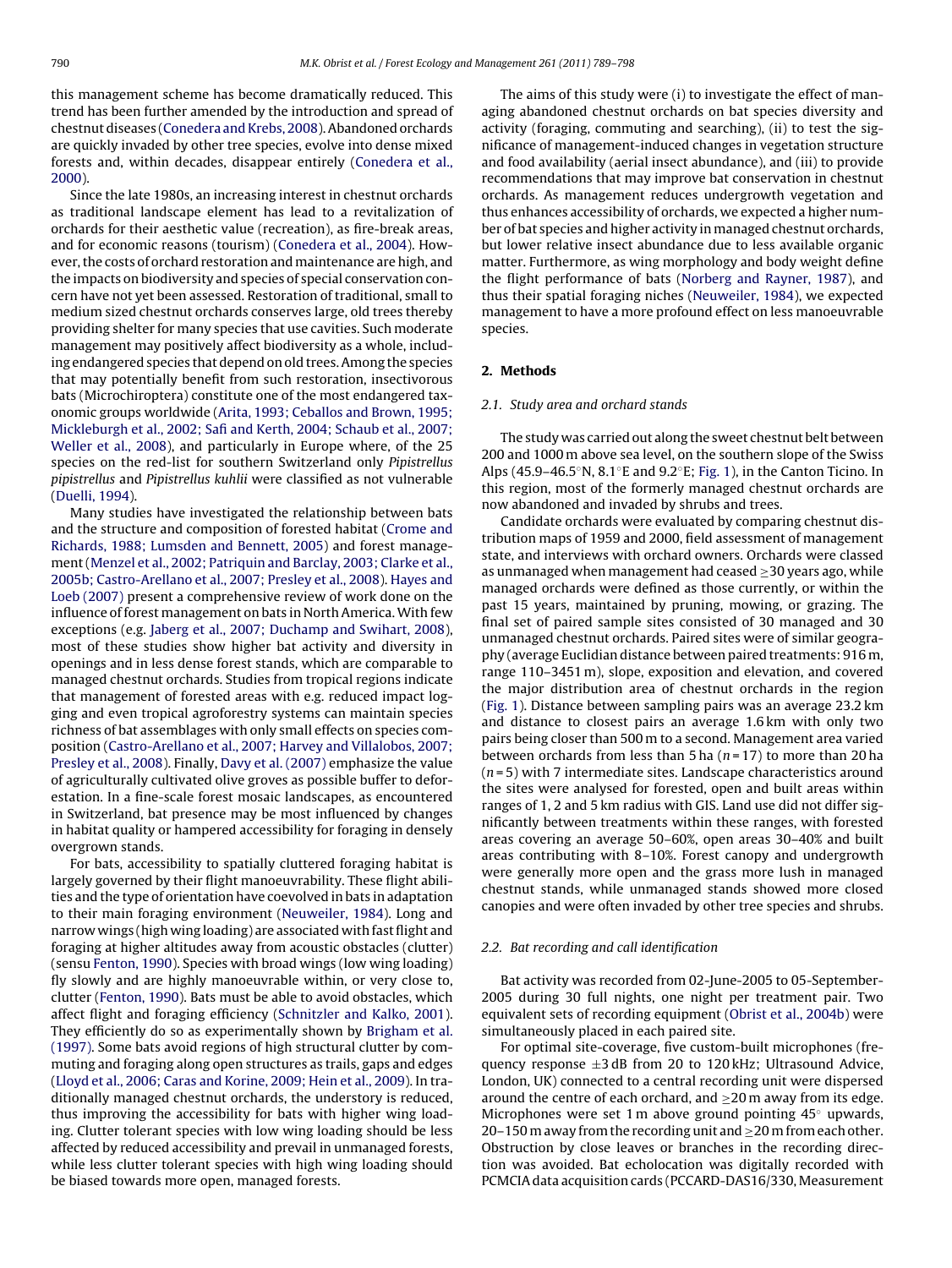<span id="page-2-0"></span>

Fig. 1. Distribution map of recording locations. Maps of Switzerland, Canton of Ticino and Moesa Valley (Canton of Grison) showing the locations of the managed (white circles) and unmanaged (dark circles) orchards sampled. Map: K606-01 © 2004 Swisstopo.

Computing Corporation, Middleboro, MA, USA) in Apple Power-Book computers. Looped recordings of 10 s duration were driven by custom-made software [\(Obrist et al., 2004b\).](#page-9-0) If a peak-detection algorithm, that scanned the recorded sequences after high-pass filtering at 7.5 kHz, found ≥4 peaks, sequences were stored and logged. This processing took 20 s, thus every 30 s the computer switched between the five recording channels, even when no signals were detected. Saved sequences were analysed offline in the lab. We used custom written software ([Obrist et al., 2004b\) t](#page-9-0)o automatically identify echolocation calls to bat species. The program cut every sequence into single echolocation calls and processed them to spectrograms, which were synergetically compared against five sets of averaged spectrograms of known species and thus classified to species. These five sets had previously been identified to optimally recognize 26 Swiss bat species [\(Obrist et al., 2004b\)](#page-9-0) with an average correct classification rate of 86%. In a probabilistic approach, of the five classifications at least four had to pass a given quality standard and of these at least three classifications had to point to the same species. Spectral (highest frequency, lowest frequency, frequency of peak energy) and temporal (duration)

parameters of a classified signal were then validated against a parametric database of the classified species. A signal was only considered as recognized if pattern recognition and call parameter control passed all tests for the species in question. After automatic recognition, all sequences of questionable probability (e.g. multiple species and/or only few calls recognized) were visually screened for errors and manually classified to species, after comparing spectral and temporal parameters with published data [\(Zingg, 1990; Obrist](#page-9-0) [et al., 2004b\).](#page-9-0) Additionally, classification certainty was marked as either high (e.g. obvious species affiliation but masked for the automatism by noise) or low (e.g. signal characteristics in overlapping range of species). Only nightly total number of sequences assigned to a species with high classification certainty was used to quantify bat activity in terms of echolocation sequences recorded.

## 2.3. Food availability

During recording sessions, potential prey abundance (mainly aerial insects) available for bats was sampled at each orchard with a non-directional light trap (11W neon bulb, superactinic blue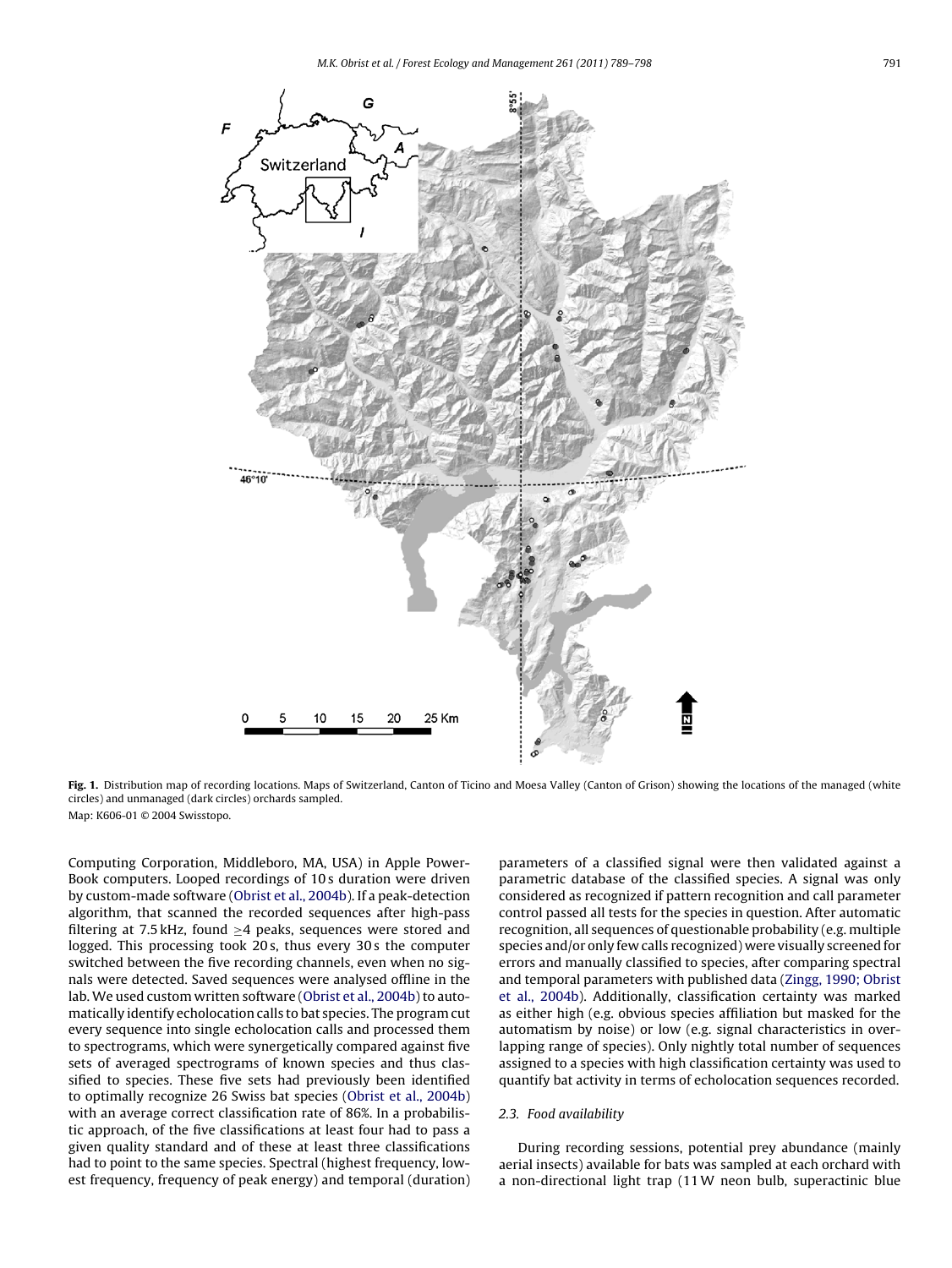Philips TL 20W/05; 365 nm peak energy; 12 V DC-powered). The trap was placed 1.5 m above ground and  $\geq$ 30 m away from the nearest microphone to avoid any interaction between the two techniques. Simultaneous light-trapping at both treatments (managed and unmanaged) further minimized any bat attracting bias. In the dense vegetation of the unmanaged orchards, the traps were set in small vegetation gaps for functionally similar placement across treatments. The insects were collected in 70% alcohol and sorted in the lab into 12 taxonomic groups (Blattaria, Coleoptera, Diptera, Ephemeroptera, Heteroptera, Homoptera, Hymenoptera, Lepidoptera, Neuroptera, Plecoptera, Thysanoptera, Trichoptera) and individuals were counted. After drying the insects (12 h,  $60^{\circ}$ C), each taxonomic group in each sample was weighted to the nearest 0.001 g.

## 2.4. Environmental factors

Eighteen environmental variables were assessed within two  $20 \text{ m} \times 20 \text{ m}$  quadrats at each sampling site (see [Appendix A, Table](#page-8-0) [1\).](#page-8-0) Treatment (managed versus unmanaged) was derived from the Forest Service maps. Nine of the environmental variables collected were considered directly related to the management effect: cover of stones, cover of litter, cover of herb layer, height of herb layer, cover of shrub layer, height of shrub layer, cover of tree layer, height of tree layer, number of trees (which we differentiated in diameter classes; [Table 1, Appendix A\)](#page-8-0). In August, herbs, shrubs, trees and litter on the ground were separately recorded using a fivepoint species cover-abundance scale following the methodology of the Swiss National Forest Inventory ([Keller, 2005\).](#page-8-0) Trees and shrubs were counted and assigned to one of nine categories of trunk diameter measured at breast height (DBH). In very dense orchards shrub and tree densities with DBH <8 cm were assessed within two smaller quadrats of  $10 \text{ m} \times 10 \text{ m}$ . Numbers were extrapolated and expressed as stems per hectare. The herb height was measured with a measuring stick, shrub and tree heights with a laser device (Leica, model DISTO classic 5). Additional site variables not related to management were recorded (see [Appendix A, Table 1\).](#page-8-0) Latitude and longitude, elevation, slope and aspect were calculated from raster (25 m  $\times$  25 m) or vector maps or from digital elevation models (DEM25 and Vector25, Swisstopo, 2005). We calculated area of buildings, length of streets and water streams, within a buffer of 150 m radius around each orchard's GPS-measured centroid with ArcMap 9.1 (ESRI, Environmental Systems Research Institute 1992- 99, Redlands, USA).

## 2.5. Data analyses

We calculated the effects of management, local site factors and food availability on number of bat species and bat activity level. All analyses were conducted treating the 60 orchards as independent replicates [\(Hurlbert, 1984\),](#page-8-0) after checking for nonsignificant spatial autocorrelation of species numbers using Mantel tests (Mantel statistic  $r = 0.036$ ,  $P = 0.277$ , with 999 permutations) ([Legendre and Legendre, 1998\).](#page-8-0) No statistical influences were found for recording channels and computers (locations alternated between treatments) on the number of sequences (ANOVA; channel:  $F_{4,137} = 0.283$ ;  $P = 0.888$ , computer:  $F_{1,137} = 0.476$ ;  $P = 0.491$ , interaction:  $F_{4,137}$  = 0.844;  $P$  = 0.499), indicating no methodological bias (e.g. temporary equipment failure) in the data.

To test for differences in species numbers and activity of bats (number of identified recording sequences) between managed and unmanaged chestnut orchards we included 22 pairwise comparisons for sites in which we obtained in both treatments uninterrupted recordings throughout the night. In six nights, equipment failed in one treatment, making pairwise comparison impossible. However, as overall equipment failure was not

depending on treatment, 28 nights could be taken into account for the summary analyses, thereby only dropping two nights with complete equipment failures. Differences in activity between bat species and treatments were investigated (the 22 pairwise comparable nights) with two ANOVAs after checking the restrictions regarding normality by using Shapiro test [\(Legendre and Legendre,](#page-8-0) [1998\).](#page-8-0) We compared bat species numbers registered in the 22 paired nights with a paired t-test. Total bat activity and invertebrate dry mass (all 28 night) was compared between treatments using Wilcoxon tests, as neither of these parameters fulfilled ANOVA assumptions.

A discriminant analysis using a Monte Carlo permutation test (P < 0.05; 999 randomisations) was applied with all habitat descriptors to find significant differences in forest structures between treatments. Depending on data distribution, environmental differences between treatments were tested with a t-test or Wilcoxon test. Ecological similarity between all pairs of managed orchard stands was calculated using the Bray–Curtis similarity coefficient [\(Bray and Curtis, 1957\).](#page-8-0) With the resulting resemblance matrix, we clustered the managed orchards with the complete linkage method. Based on branch lengths, we identified subgroups of the managed orchards. The number of identified recording sequences was tested between these subgroups with Mann–Whitney U-tests.

Finally, a classification and regression tree [\(De'ath and Fabricius,](#page-8-0) [2000\),](#page-8-0) with a categorial response variable, was used to quantify forest factors which determined the difference within and between the groups of managed and unmanaged chestnut orchards (see [Appendix A, Table 1\).](#page-8-0) We used the library 'tree' ([Ripley, 2010\)](#page-9-0) in the software 'R' [\(R Development Core Team, 2010\) t](#page-9-0)o identify these variables and the values, which separate groups in the classification tree, an information that is very important for conservation management.

We estimated flight performance of bats into manoeuvrability classes in order to relate them to forest factors possibly affecting species activity. Corresponding calculations for turning diameters [\(Aldridge, 1987\),](#page-8-0) using values for flight characteristics (flight speed, wing loading) and body measures (body mass, wing area) taken from the literature ([Norberg and Rayner, 1987; Dietz et al., 2007\)](#page-8-0) are given in [Appendix B. F](#page-8-0)or the somewhat arbitrary cut between low and medium manoeuvrable species, we also considered the foraging and echolocation behaviour of the involved species. With a contingency table, we analysed the interdependence of manoeuvrability classes with the number of recordings and the treatments.

In multiple comparisons, P values were corrected after [Benjamini and Hochberg \(1995\). A](#page-8-0)ll statistical analyses were performed using 'R' ([R Development Core Team, 2010\)](#page-9-0) or 'DataDesk 6.2.1' (Data Description, Inc., Ithaca, NY).

## **3. Results**

In 30 nights we sampled 1596 sequences containing bat echolocation calls that were further analysed. Some of the sequences included calls from several animals: 285 contained two, 22 three and one sequence contained four species, for a total of 1904 bat identifications. Of these, 1557 (81.8%) could be attributed to a species with high certainty (see Section [2.2\).](#page-1-0) There was higher activity in managed orchards (1449 sequences, 93.1%) compared to the unmanaged ones (108 sequences, 6.9%). For the 22 strictly paired sites 632 sequences were recorded (see Section 2.4) and analysed as such ([Table 1\)](#page-4-0). The discriminant analysis of the geographical and topographical site factors not directly related to management (longitude, latitude, elevation, slope, aspect, cos(aspect), sin(aspect), street lengths, river lengths, built over area) showed no difference between managed and unmanaged orchards (Lambda = 1.141,  $\chi^2$  = 3.4, P = 0.92) demon-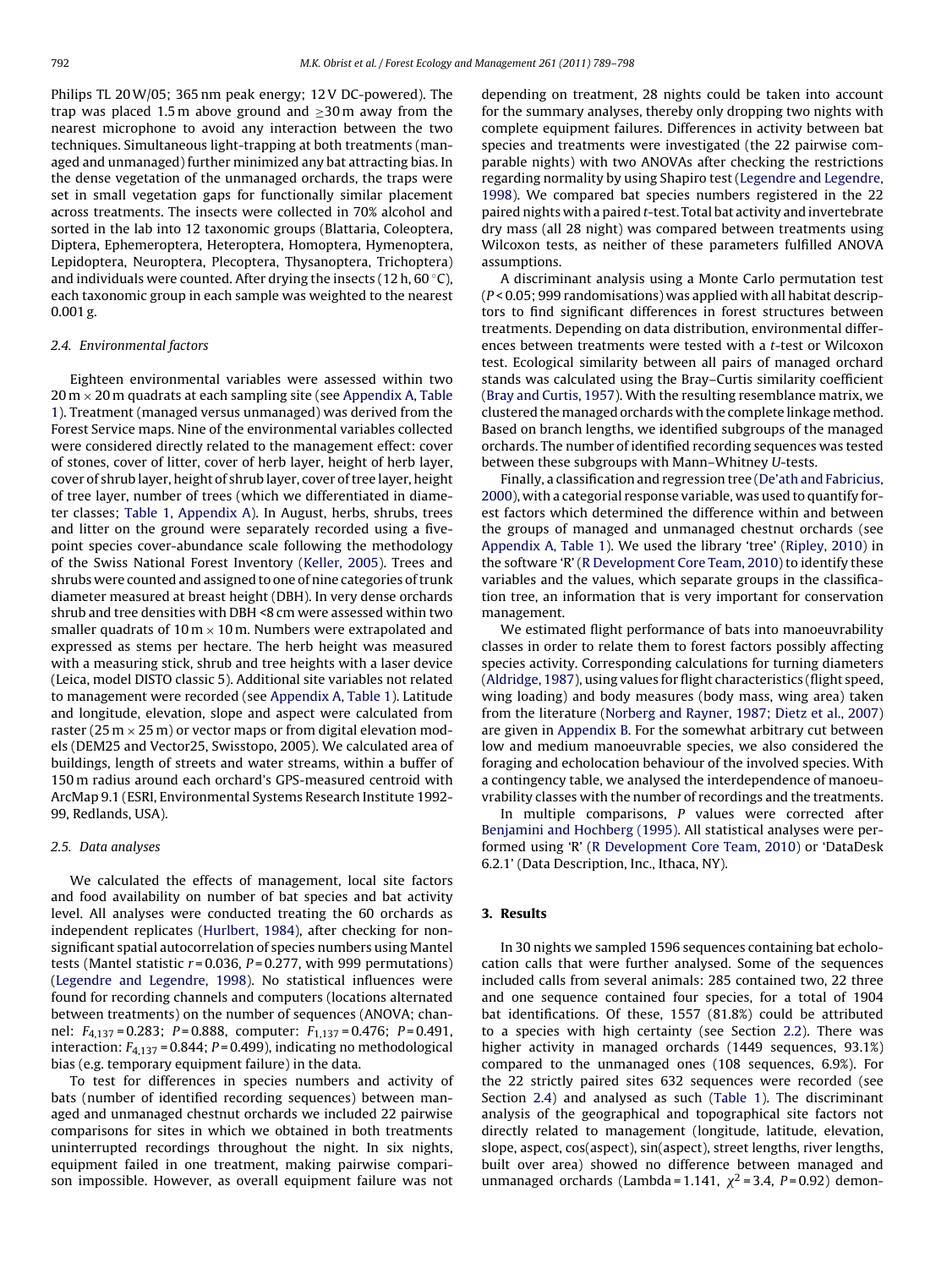#### <span id="page-4-0"></span>**Table 1**

Number of echolocation sequences ( N seq) and number of species ( N spp.) identified in chestnut orchards per paired night survey and treatment. Numbers in brackets exclude sequences from Pipistrellus pipistrellus.

| Survey         | Managed   |                | Unmanaged    |                |  |
|----------------|-----------|----------------|--------------|----------------|--|
|                | $N$ seq   | N spp.         | $N$ seq      | N spp.         |  |
| $\mathbf{1}$   | 15(2)     | 3              | $\mathbf{0}$ | $\mathbf{0}$   |  |
| 2              | 13(12)    | 4              | 0            | $\mathbf{0}$   |  |
| 3              | 45(13)    | 8              | 6(2)         | $\overline{2}$ |  |
| $\overline{4}$ | 8(0)      | 1              | 2(2)         | $\mathbf{1}$   |  |
| 5              | 61(24)    | 5              | 40(17)       | 4              |  |
| 6              | 83(5)     | $\overline{4}$ | $\Omega$     | $\mathbf{0}$   |  |
| 7              | 15(2)     | 3              | 10(1)        | 2              |  |
| 8              | 17(3)     | $\overline{2}$ | $\mathbf{0}$ | $\bf{0}$       |  |
| 9              | 34(0)     | $\mathbf{1}$   | 1(0)         | 1              |  |
| 10             | 1(1)      | 1              | 7(1)         | $\overline{2}$ |  |
| 11             | 9(9)      | 1              | 8(0)         | $\mathbf{1}$   |  |
| 12             | 42(6)     | 5              | 3(1)         | $\overline{2}$ |  |
| 13             | 21(4)     | $\overline{4}$ | 0            | $\bf{0}$       |  |
| 14             | 33(28)    | $\overline{4}$ | 0            | $\mathbf{0}$   |  |
| 15             | 2(0)      | 1              | 9(0)         | 1              |  |
| 16             | 28(11)    | 6              | 8(2)         | 3              |  |
| 17             | 13(1)     | $\overline{2}$ | $\mathbf{0}$ | $\mathbf{0}$   |  |
| 18             | 7(1)      | $\overline{c}$ | 7(0)         | 1              |  |
| 19             | 5(3)      | 3              | $\Omega$     | $\mathbf{0}$   |  |
| 20             | 48 (20)   | $\overline{4}$ | $\Omega$     | $\mathbf{0}$   |  |
| 21             | 18(7)     | 5              | 1(0)         | 1              |  |
| 22             | 12(3)     | $\overline{4}$ | $\Omega$     | $\Omega$       |  |
| Total          | 530 (155) | 12             | 102 (36)     | 6              |  |

strating the variance to be independent of geographical location ([Appendix A, Table 1\).](#page-8-0) Accordingly, the number of sequences identified in each orchard could be compared pairwise.

In an ANOVA of the pairwise data the overall number of recorded echolocation call sequences differed significantly among species  $(F_{11,81} = 6.47, P < 0.001$ ; Table 2) and treatment  $(F_{1,83} = 7.47, P = 0.$ 008; Table 1). Species numbers were significantly higher in managed orchards (paired  $t$ -test,  $t = 5.94$ , df = 21,  $P < 0.0001$ ). Out of the 21 species present in Ticino, twelve (57%; one Molossidae and eleven Vespertilionidae) were detected in managed orchards but only six species in unmanaged ones (29% of the 21 present species). None were exclusive to the unmanaged orchards (Tables 1 and 2). In both orchard types, P. pipistrellus showed the highest activity (73.1% of the overall sequences identified), followed by Pipistrellus nathusii and Hypsugo savii (7.8% each), and P. kuhlii (7.4%). The total activity (28 nights) of all species was also significantly higher in managed orchards (Wilcoxon test, V = 220.5, P < 0.001), even after removing P. pipistrellus from the analysis (Wilcoxon test, V=153, P<0.001). In managed chestnut orchards the activity ranged between 1 and 83 sequences per night, in unmanaged ones from 0 to 40. In the unmanaged orchards, there were 10 nights during which no bat signals were recorded at all.

## 3.1. Vegetation structure

Several vegetation variables clearly differed between treatments (see [Appendix A, Table 1\),](#page-8-0) as confirmed by the discriminant analysis applied to all vegetation variables (Lambda = 0.1149,  $\chi^2$  = 75.74, P=0.001; see [Appendix C, Fig. 1\).](#page-8-0) The analysis discriminated the sites into managed (class score of −0.713) and unmanaged (class score of 1.292) orchards. The variables that explained most on the discriminant axis were "Number of trees per ha with a diameter of 12.1–20 cm" (Canonical weight of 0.517), "Cover of shrub layer" (Canonical weight of 0.481) and "Cover of litter" (Canonical weight of 0.276).

We identified groups of managed orchards with similar characteristics using a cluster dendrogram [\(Fig. 2\).](#page-5-0) Based on branch lengths, three groups of orchards could be distinguished:  $\mathsf{M}_{\mathsf{I}}$  con-

**Table 2**

| Species detected, Swiss Red List status (Duelli, 1994) with IUCN categories (LC: least concern, NT: near threatened, VU: vulnerable, EN: endangered, CR: critically endangered, NE: not evaluated. IUCN, 2001), body mass, win<br>sequences in managed/M sequences in unmanaged) and totals. Calculatory details are given in Appendix B.<br>area, wing loading, estimated flight speed, estimated realistic turning diameter, |                                                                      |                           |                                 |                           |                       |                         | manoeuvrability class and number of sequences identified in managed (M) and unmanaged (U) chestnut orchards, including percentages, ratios (N |                              |                               |           |                      |
|--------------------------------------------------------------------------------------------------------------------------------------------------------------------------------------------------------------------------------------------------------------------------------------------------------------------------------------------------------------------------------------------------------------------------------|----------------------------------------------------------------------|---------------------------|---------------------------------|---------------------------|-----------------------|-------------------------|-----------------------------------------------------------------------------------------------------------------------------------------------|------------------------------|-------------------------------|-----------|----------------------|
| Species                                                                                                                                                                                                                                                                                                                                                                                                                        | Red List status<br><b>CH/IUCN</b>                                    | Body mass<br>$\mathbf{e}$ | Wing area<br>(dm <sup>2</sup> ) | Wing loading<br>$(N/m^2)$ | speed (m/s)<br>Flight | diameter (m)<br>Turning | Manoeuvrability                                                                                                                               | managed (M)<br>Identified in | unnanaged(U)<br>Identified in | Ratio M/U | percent (%)<br>Total |
| Pipistrellus pipistrellus                                                                                                                                                                                                                                                                                                                                                                                                      | n/LC                                                                 |                           | 0.63                            | 8.10                      | 4.27                  | 3                       | Medium                                                                                                                                        | 384 (72.5%)                  | 78 (76.5%)                    |           | 73.10                |
| Pipistrellus nathusii                                                                                                                                                                                                                                                                                                                                                                                                          |                                                                      |                           | 0.67                            | 9.81                      | 4.70                  | 23                      | Medium                                                                                                                                        | 47 (8.9%)                    | 2(2.0%)                       | 23.5      |                      |
| Pipistrellus kuhlii                                                                                                                                                                                                                                                                                                                                                                                                            |                                                                      |                           | 0.54                            | 8.54                      | 4.37                  | .07                     | Medium                                                                                                                                        | 43 (8.1%)                    | 4(3.9%)                       | 10.8      | 7.44                 |
| Hypsugo savii                                                                                                                                                                                                                                                                                                                                                                                                                  |                                                                      | 7.0                       | 0.86                            | 8.01                      | 4.25                  | 101                     | Medium                                                                                                                                        | 33 (6.2%)                    | $16(15.7\%)$                  | 2.1       | 7.75                 |
| Nyctalus leisleri                                                                                                                                                                                                                                                                                                                                                                                                              |                                                                      | 16.9                      | 0.86                            | 19.28                     | 6.59                  | 2.42                    | Low                                                                                                                                           | 7(1.3%)                      | 1(1%)                         |           | 1.27                 |
| Plecotus austriacus                                                                                                                                                                                                                                                                                                                                                                                                            |                                                                      | 10.0                      | 1.24                            | 7.91                      | 4.22                  | 0.99                    | High                                                                                                                                          |                              |                               |           | 0.63<br>0.47         |
| Eptesicus serotinus                                                                                                                                                                                                                                                                                                                                                                                                            |                                                                      | 22.3                      | .80                             | 12.15                     | 5.24                  | 1.53                    | LOW                                                                                                                                           | $4(0.8%)$<br>3(0.6%)         |                               |           |                      |
| Pipistrellus pygmaeus                                                                                                                                                                                                                                                                                                                                                                                                          | S/EN<br>TALAMAT HANT<br>44 AD/NT<br>44 AD/NT<br>44 AD/NT<br>44 AD/NT |                           | 0.60                            | 8.97                      | 4.49                  | $\frac{13}{2}$          | Medium                                                                                                                                        | 2(0.4%)                      | $(1\%)$                       | 2.0       | 0.47                 |
| Eptesicus nilssoni                                                                                                                                                                                                                                                                                                                                                                                                             |                                                                      | $5.5$<br>9.2              | 1.12                            | 8.06                      | 4.27                  | 1.01                    | Medium                                                                                                                                        | 2(0.4%)                      |                               |           | 0.32                 |
| Nyctalus noctula                                                                                                                                                                                                                                                                                                                                                                                                               |                                                                      | 26.5                      | 1.61                            | 16.15                     | 6.02                  | 2.03                    | <b>NOT</b>                                                                                                                                    |                              |                               |           | 0.32                 |
| l'adarida teniotis                                                                                                                                                                                                                                                                                                                                                                                                             |                                                                      | 25.0                      | 2.14                            | 1.44                      | 5.07                  | 1.44                    | <b>NOT</b>                                                                                                                                    | $2(0.4%)$<br>$2(0.4%)$       |                               |           | 0.32                 |
| Myotis daubentoni                                                                                                                                                                                                                                                                                                                                                                                                              | <b>D</b>                                                             |                           | 0.98                            | 7.01                      | 3.97                  | 0.88                    | High                                                                                                                                          | 1(0.2%)                      |                               |           | 0.16                 |
| Total                                                                                                                                                                                                                                                                                                                                                                                                                          |                                                                      |                           |                                 |                           |                       |                         |                                                                                                                                               | 530 (100%)                   | 102(100%)                     |           | 100.00               |
| Averages/sums                                                                                                                                                                                                                                                                                                                                                                                                                  |                                                                      |                           |                                 | 14.76                     | 5.73                  | 1.85                    | Low                                                                                                                                           | 14                           |                               |           |                      |
|                                                                                                                                                                                                                                                                                                                                                                                                                                |                                                                      |                           |                                 | 8.58                      | 4.39                  | 1.08                    | Medium                                                                                                                                        | 511                          | 101                           | 5.        |                      |
|                                                                                                                                                                                                                                                                                                                                                                                                                                |                                                                      |                           |                                 | 7.46                      | 4.09                  | 0.94                    | High                                                                                                                                          |                              |                               |           |                      |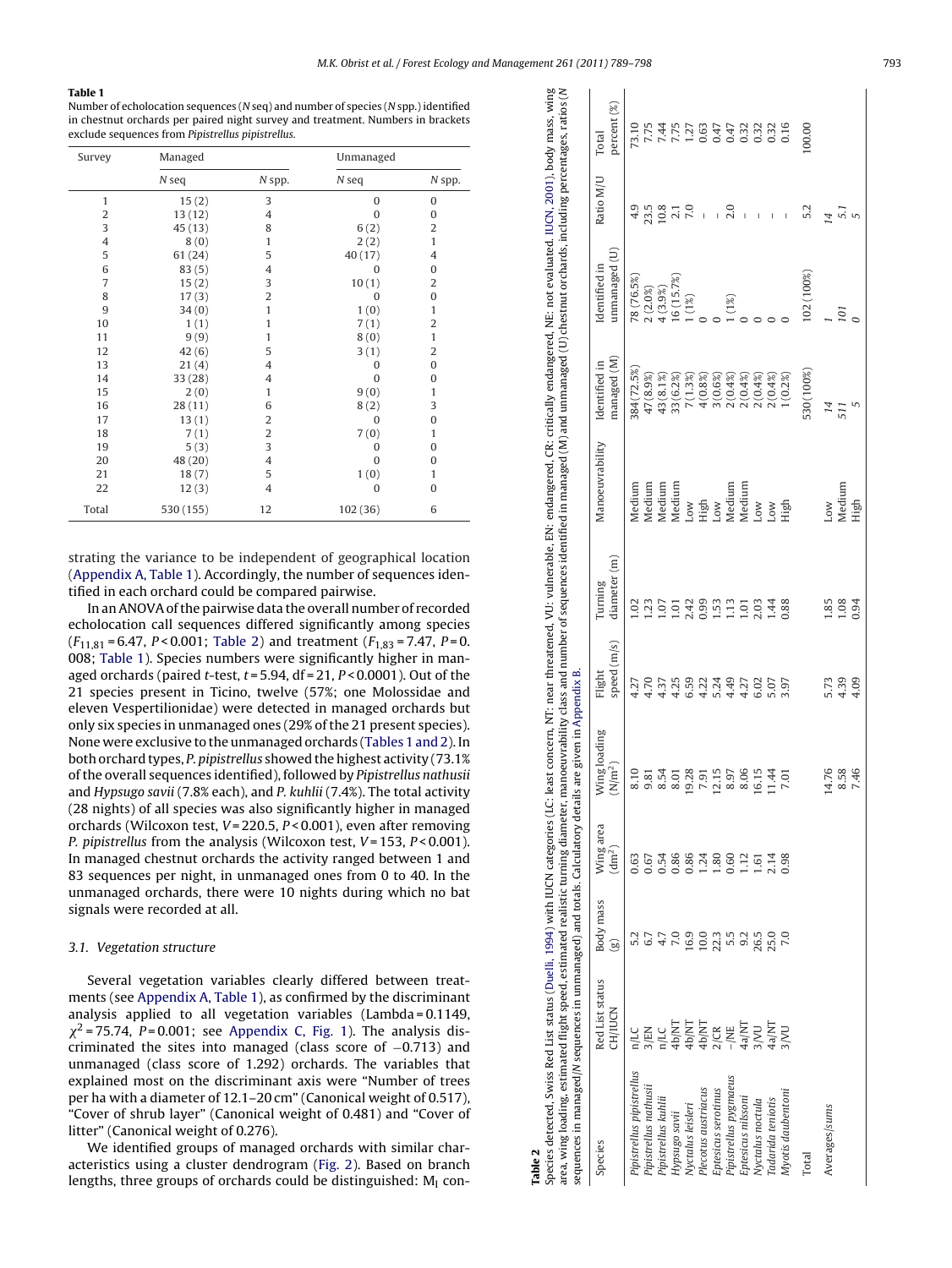<span id="page-5-0"></span>

**Fig. 2.** Cluster dendrogram of managed orchards with forest structure variables. Bray–Curtis method was used to calculate the dendrogram. The numbers indicate survey night (corresponding to [Table 1\) a](#page-4-0)nd M indicates managed orchards.  $M<sub>1</sub>$ ,  $M<sub>II</sub>$ and  $M<sub>III</sub>$  are the three groups of managed orchards formed when considering branch lengths.

taining 13,  $M_{II}$  containing five and  $M_{III}$  containing 10 orchards. Six distinct Mann–Whitney U-tests revealed that there was a significant difference in the number of identified sequences (bat activity) between the managed groups  $(M_I, M_{III})$  and the unmanaged orchards (U)  $(M_I - U: W = 14.5, P = 0.006; M_{III} - U: W = 31,$  $P = 0.020$ ), and between M<sub>I</sub> and M<sub>II</sub> (*W* = 61, *P* = 0.018). All other combinations were not significant (Fig. 3).

We performed a vegetation variable classification tree for the managed groups and unmanaged orchards [\(Fig. 4\).](#page-6-0) The tree consists of three splits, with four terminal nodes representing the three managed orchards groups ( $M_I$ ,  $M_{II}$  and  $M_{III}$ , see Fig. 2) and the unmanaged orchards. The variables under the nodes discriminate the following branches: number of shrubs and trees per hectare with <4 cm diameter, then shrub cover and tree height. Unmanaged chestnut orchards and managed group  $M_{II}$  have more than 150 shrubs and trees of <4 cm diameter per hectare. Orchards of the managed group  $M_{II}$  are distinguished from the unmanaged



**Fig. 3.** Number of echolocation sequences recorded per group per night. Mean  $\pm$  SE are given.  $M<sub>U</sub>$ ,  $M<sub>II</sub>$  and  $M<sub>III</sub>$  are the groups of managed orchards created with the cluster dendrogram (see Fig. 2) and U the unmanaged group. Columns with different superscripts significantly differ in a Mann–Whitney U test.

orchards (U) by a shrub cover of less than 22%. The other two groups of managed orchards ( $M<sub>I</sub>$  and  $M<sub>III</sub>$ ) have less than 150 shrubs of <4 cm diameter per hectare and are only separated by tree heights (< and >1900 cm, respectively).

#### 3.2. Insect availability

The taxonomic group with the highest dry mass was the Lep-idoptera ([Table 3\)](#page-6-0). Insect dry weight (Wilcoxon test,  $V = 175$ ,  $P = 0.245$ ), total insect number ( $V = 148$ ,  $P$ -value = 0.084), and mean insect weight per individual per night (Wilcoxon test,  $V = 174.5$ ,  $P = 0.237$ ) did not differ significantly between treatments. With the exception of Heteroptera, none of the insect groups differed in dry weight or number of insects between treatments. We reanalysed the data, pooling Coleoptera, Diptera, Lepidoptera and Trychoptera as the predominant insect groups in the diet of bats [\(Wickramasinghe et al., 2004\),](#page-9-0) but again found no significant difference between managed and unmanaged orchards (Wilcoxon test,  $V = 183$ ,  $P = 0.318$ ).

#### 3.3. Selectivity of vegetation structure according to bat traits

We classified the detected species into high, medium and low manoeuvrable [\(Table 2\) a](#page-4-0)ccording to their flight morphology, wing loading and flight speed, and also considering their foraging and echolocation behaviour ([Appendix B\).](#page-8-0) As we expected, we found differences in their relative distribution between forest treatments, with low manoeuvrable bat species appearing more often in managed treatments, and high manoeuvrable species more prevalent in unmanaged orchards. However, despite considerably higher activity in managed orchards ([Table 2\),](#page-4-0) a contingency table did not show a significant influence of treatment on the distribution of recorded sequences per manoeuvrability classes ( $\chi^2$  = 2.02, df = 2, P = 0.365). Nevertheless, activity of low manoeuvrable species was heavier biased towards managed orchards [\(Table 2\).](#page-4-0)

## **4. Discussion**

#### 4.1. Managed versus unmanaged chestnut orchards

This study provides an example of a human activity that is beneficial to bats. There were twice as many bat species (12 species) and a five-fold increase in bat activity (530 echolocation sequences) in managed chestnut orchards compared to unmanaged ones (6 species, and 102 sequences). In addition, no bat species was detected in unmanaged orchards exclusively. Although vegetation structure differed significantly between treatments, with the unmanaged orchards being denser and closer, management of chestnut orchards does not appear to influence the number and biomass of the bat's prey. These results strongly suggest that vegetation structure rather than prey abundance is a key factor affecting foraging activities. Therefore, management directly influences habitat use of bats due to interaction with flight manoeuvrability ([Patriquin and Barclay, 2003\).](#page-9-0) Thinning or understory management as practiced in traditional orchards likely improves accessibility into the vegetation matrix and facilitates foraging, and consequently increases both efficiency and diversity in resource exploitation [\(Norberg, 1977\).](#page-8-0) Studies on the effect of forest management, with concurrent monitoring of differentially thinned forests and stands of varying densities, most often show highest activity and diversity in less dense forests and more open areas [\(Krusic et al., 1996; Humes et al., 1999; Erickson and West, 2003;](#page-8-0) [Loeb and Waldrop, 2008\).](#page-8-0)

The effects of forestry and agricultural practices on bats have been evaluated in different parts of the world. Although logging with polycyclic loggings system in Trinidad and reduced impact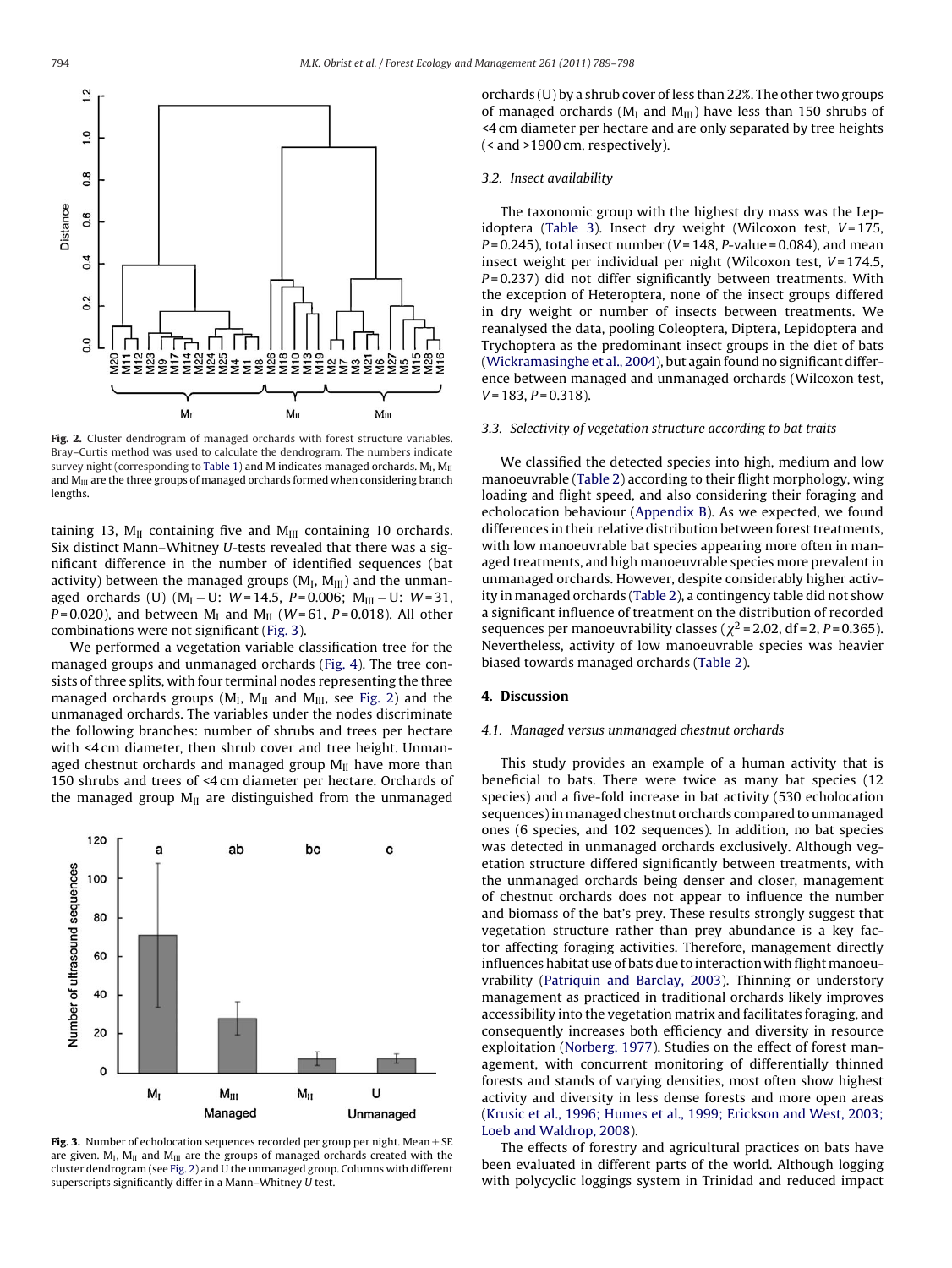<span id="page-6-0"></span>

Fig. 4. Classification tree created with the environmental variables sampled in the chestnut orchards. M<sub>1</sub>, M<sub>II</sub> and M<sub>III</sub> are the groups of managed orchards made by cluster dendrogram [\(Fig. 2\)](#page-5-0) and U corresponds to unmanaged orchards. The vertical depth of each split is proportional to the variation explained. Ntrees<sub>DBH<4 cm</sub>/ha = number of trees with a diameter of <4 cm per 1 ha; Height<sub>tree</sub> = tree height [cm] and Cover<sub>shrubs</sub> = shrub cover [%].

logging in Amazonian forests seem to be compatible with the conservation of bat diversity ([Clarke et al., 2005a\),](#page-8-0) they negatively affect rare species [\(Presley et al., 2008\).](#page-9-0) In boreal forests, silvicultural methods that create a mosaic of patches are recommended for conservation of a high bat species numbers even if thinning seems to have only a minimal effect on habitat use by bats ([Patriquin and](#page-9-0) [Barclay, 2003; Lacki et al., 2007\).](#page-9-0) Generally, insectivorous bats prefer open stands to those with important structural clutter [\(Krusic](#page-8-0) [et al., 1996; Loeb and O'Keefe, 2006\).](#page-8-0)

Dense vegetation, as encountered in unmanaged orchards, causes acoustic clutter that affects foraging efficiency ([Fenton,](#page-8-0) [1990; Schnitzler and Kalko, 2001\).](#page-8-0) The impact of clutter on bat activity along forest edges has been demonstrated experimentally ([Brigham et al., 1997\),](#page-8-0) and clutter has recently been found to reduce habitat use by bats ([Loeb and O'Keefe, 2006\).](#page-8-0) Some bat species consistently avoid regions of high structural clutter and prefer to commute and forage along more open structures as trails, gaps and edges ([Walsh and Harris, 1996; Lloyd et al., 2006; Caras and Korine,](#page-9-0) [2009; Hein et al., 2009\).](#page-9-0) Opening up the vegetation can thus create flight corridors for commuting bats.

Sampled habitat types differed considerably in structure and in foliage density, which could potentially affect bat detectability. To estimate such an effect, we tried to quantify possible sound absorption by leaves for a typical signal of 40 kHz, emitted at 100 dB SPL over a distance of 20 m, an appropriate critical distance for field-recording with a 12 Bit analogue-to-digital converter (72 dB dynamic range). Geometric spreading loss would attenuate the signal by 46 dB, and atmosphere attenuates another 20 dB

**Table 3**

Average number of insects (N, MN ± SE) and their dry weights (WT, MN ± SE) sampled per night, separated in 12 taxonomic groups and two treatments. Wilcoxon test P-values: n.s. not significant.

| Taxonomic group | N                |                    |          | WT(mg)             |                    |          |
|-----------------|------------------|--------------------|----------|--------------------|--------------------|----------|
|                 | Managed          | Unmanaged          | P-Values | Managed            | Unmanaged          | P-Values |
| Blattaria       | $2.3 + 0.5$      | $3.1 + 0.8$        | n.s.     | $16.4 + 4.6$       | $18.3 + 4.5$       | n.s.     |
| Coleoptera      | $51.9 \pm 9.4$   | $62.9 \pm 9.5$     | n.s.     | $749.7 + 205.5$    | $788.9 \pm 135.5$  | n.s.     |
| Diptera         | $258.4 \pm 53.2$ | $351.7 \pm 63.6$   | n.s.     | $187.5 \pm 50.2$   | $154.3 \pm 25.7$   | n.s.     |
| Ephemeroptera   | $0.4 \pm 0.2$    | $0.6 \pm 0.3$      | n.s.     | $0.5 + 0.3$        | $4.1 + 3.5$        | n.s.     |
| Heteroptera     | $5.1 \pm 1.5$    | $9.4 + 1.9$        | n.s.     | $31.9 + 9.2$       | $123.1 + 37.4$     | ×.       |
| Homoptera       | $10.2 + 1.9$     | $20.4 + 10.1$      | n.s.     | $16.0 + 4.6$       | $22.5 + 12.0$      | n.s.     |
| Lepidoptera     | $450.9 + 78.4$   | $525.7 + 86.3$     | n.s.     | $4194.0 + 549.8$   | $5016.7 + 685.6$   | n.s.     |
| Hymenoptera     | $35.9 + 6.9$     | $34.4 + 6.0$       | n.s.     | $100.1 + 17.5$     | $82.4 + 16.9$      | n.s.     |
| Neuroptera      | $4.7 \pm 0.8$    | $7.4 \pm 1.6$      | n.s.     | $15.6 \pm 2.9$     | $23.3 \pm 4.9$     | n.s.     |
| Plecoptera      | $0.1 \pm 0.0$    | $0.1 \pm 0.1$      | n.s.     | $0.2 \pm 0.1$      | $0.2 \pm 0.2$      | n.s.     |
| Thysanoptera    | $0.4 \pm 0.4$    | $0.2 + 0.2$        | n.s.     | $1.1 \pm 1.1$      | $0.2 + 0.1$        | n.s.     |
| Trychoptera     | $61.9 + 12.6$    | $67.2 + 16.4$      | n.s.     | $334.7 + 72.6$     | $404.6 + 93.9$     | n.s.     |
| Total           | $882.2 + 123.7$  | $1083.1 \pm 130.9$ | n.s.     | $5652.2 \pm 690.7$ | $6631.3 \pm 780.5$ | n.s.     |

 $p < 0.05$ .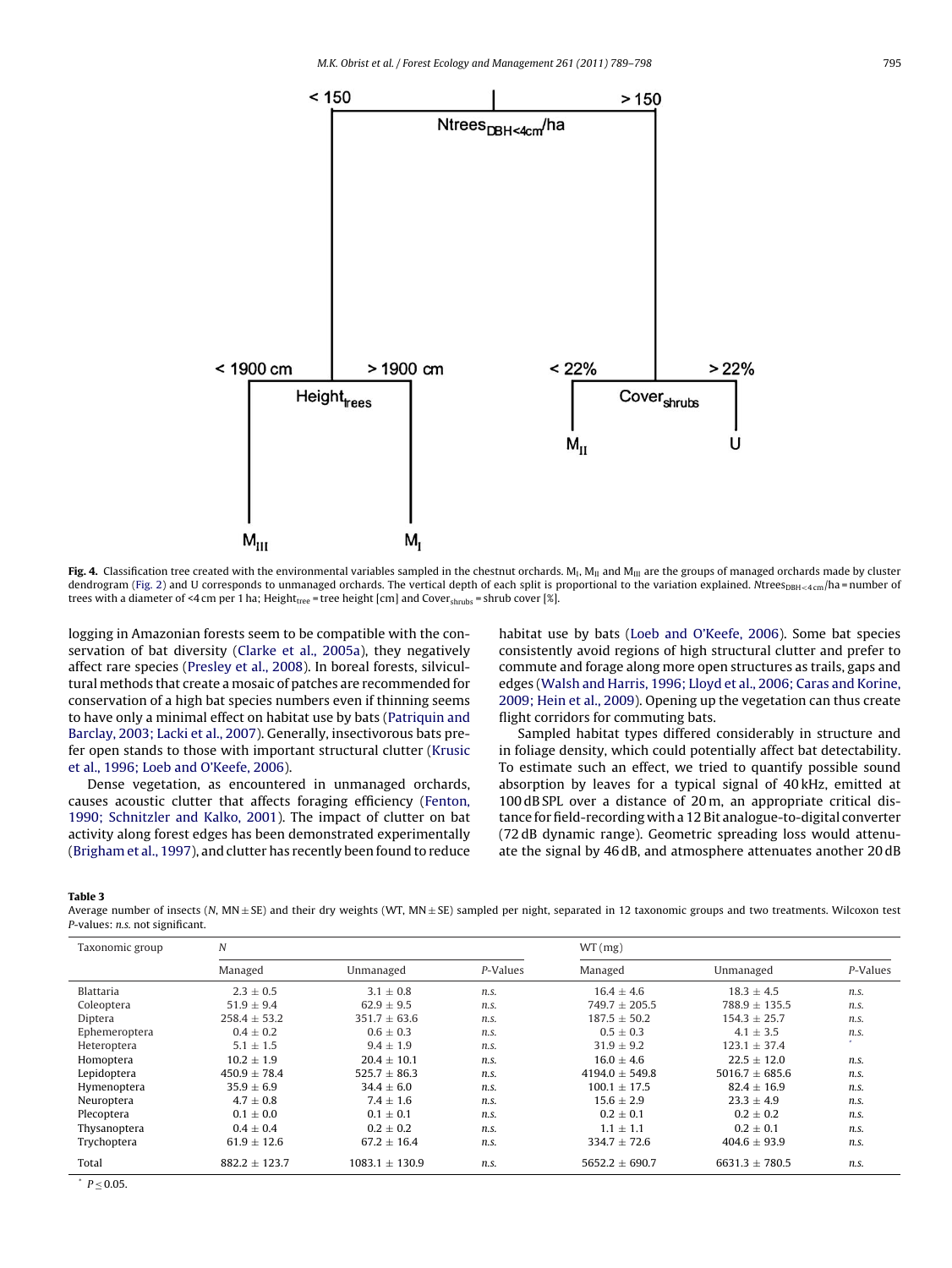([Lawrence and Simmons, 1982\).](#page-8-0) Foliage dampens sound linearly with frequency and would reduce our test signal by about 3.3 dB ([Marten and Marler, 1977\).](#page-8-0) Thus, foliage contributes only 4.8% to total signal attenuation (4% at 30 kHz, 5.6% at 60 kHz). [Patriquin](#page-9-0) [et al. \(2003\)](#page-9-0) have found small (25 kHz) to no effect (40 kHz) of forest types and structures on signal detection thresholds. As activity levels differed 5.2-fold between treatments, acoustic effects cannot account for the differences in recorded bat activity, which we thus confidently attribute to reflect bat occupancy.

At a landscape level,managed chestnut orchards represent small islands of open stands within a dense and relatively homogenous forest matrix (50–60% coverage). As both treatments held the same density of large trees (DBH > 50 cm), abandonment did not affect the original structure of the orchards trees, but did affect the gaps between them by increasing the density of shrubs, small trees, and chestnut shoots. [Erickson and West \(2003\)](#page-8-0) found bat activity to be negatively correlated with tree density and such density dependent reactions may be species specific ([Patriquin and Barclay, 2003\).](#page-9-0) Bat activity in managed chestnuts orchards with a shrub density higher than 150 stems/ha did not significantly differ from that assessed in unmanaged stands. [Humes et al. \(1999\)](#page-8-0) found higher activity of many bat species in old-growth forests (average 155 trees/ha) and in thinned stands (average 184 trees/ha) than in unthinned stands (average 418 trees/ha). Our threshold of 150 trees/ha compares favourably to these findings.

A mosaic of different habitats is likely to enhance the overall biodiversity in agricultural landscapes. Selective management of overgrown chestnut orchards generates such a mosaic of open and closed patches, which diversifies habitats available to bats. Similar to our finding of changed activity pattern after management, selective logging was shown to shift activity and diversity patterns in tropical forests too ([Peters et al., 2006\).](#page-9-0)

4.2. Effect of the abandonment on the species assemblage: winners and losers

Studies in forest systems showed that most bats avoid structurally cluttered habitats. Their activity concentrates in less complex but heterogeneous habitats that allow for easier navigation [\(Gehrt and Chelsvig, 2003; Lumsden and Bennett, 2005\).](#page-8-0) We expected to find bat species with low manoeuvrability to appear more often in managed orchards, and manoeuvrable species to focus on the unmanaged. Our study supported the prediction for the species with low manoeuvrability as we found large and medium large species (such as Eptesicus serotinus, Nyctalus noctula, and Nyctalus leisleri) foraging almost exclusively in the managed areas. However, most other species, regardless of manoeuvrability, also showed a preference for the managed chestnut orchards. All five species registered most frequently (>5 sequences) showed a 2.1–23.5 times higher activity in managed forests and there was no difference in habitat use, as indicated by the proportion of activity among low, medium or high manoeuvrability species among habitats. Species with high manoeuvrability were rarely recorded in general. This may be due to lower abundance as well as lower detectability of these species. There was only one record of a lowmanoeuvrability bat (N. leisleri) in an unmanaged forest, compared to 14 detections of low manoeuvrability bats in managed ones. H. savii was the species with the highest relative use of unmanaged chestnut forests, even though its flight manoeuvrability was judged as medium.

We can relate the turning diameters, as we defined here (10-fold minimum turning radius at slowest speed, [Table 2](#page-4-0) and [Appendix](#page-8-0) [B\)](#page-8-0) to the forest parameters measured in the two treatments. Tree density translates into median distances between trees of any diameter of 2.2 m ( $Q_{25\%}$  = 1.9,  $Q_{75\%}$  = 2.7 m) in unmanaged and 8.9 m  $(Q_{25\%} = 7.1, Q_{75\%} = 10.1 \text{ m})$  in managed forests. Thus, although turning flight is possible for all species in the unmanaged forests, even highly manoeuvrable bat species are at least challenged to efficiently fly in unmanaged chestnut orchards [\(Aldridge, 1987\),](#page-8-0) and may not operate optimally between minimum power and maximum range speed [\(Norberg and Rayner, 1987\).](#page-8-0) Furthermore, the closing vegetation structure in unmanaged forests results in drastically higher levels of echolocation clutter.

## 4.3. Species not registered

Most of the species that were not detected during the study but are present in the southern Alps (i.e. Myotis blythii, M. brandti, M. mystacinus, M. emarginatus, M. nattereri, M. myotis, and Plecotus auritus), are rare [\(Duelli, 1994\),](#page-8-0) live in a restricted area and are therefore difficult to detect. However, a study on habitat use by bats in Italy found Myotis spp. to be moderately active in chestnut woodlands ([Russo and Jones, 2003\).](#page-9-0) Therefore, we cannot exclude that Myotis spp. were present in the surrounding areas but avoided feeding at our sites. Species with very low amplitude calls, such as Plecotus spp., may also not have been detected adequately [\(Waters](#page-9-0) [and Jones, 1995\).](#page-9-0) Although acoustic monitoring is considered more appropriate for measuring flight activity than mist-netting or harptrapping (e.g. [O'Farrell and Gannon, 1999; Lumsden and Bennett,](#page-9-0) [2005\),](#page-9-0) none of these methods detects all species with equal chance. We could not identify to species 18% of the bat sequences we had recorded. Some bats, for example P. kuhlii and P. nathusii, may echolocate very similarly and their call spectrograms can overlap [\(Obrist et al., 2004a\).](#page-9-0) However, the paired experimental design ensured equal sampling between treatments, rendering the relations between treatments for any given species reliable.

#### 4.4. Conclusions and practical implications

Abandonment of chestnut orchards leads to a decline in bat species richness and activity. Conversely, the management of chestnut orchards in the traditional way opens up the orchards, enabling foraging access for a variety of bat species, which only occasionally hunt in abandoned orchards with dense vegetation. The results of our study are consistent with the conclusions by [Laiolo et al.](#page-8-0) [\(2004\)](#page-8-0) concerning the avifauna and those by [Crampton and Barclay](#page-8-0) [\(1998\)](#page-8-0) concerning the Chiroptera, in supporting the suitability of old, more openly structured orchards as habitat for bats and birds. Foresters restoring former chestnut orchards eliminate the invading woody vegetation, prune the old and grafted chestnut trees and reconstitute the herb layer by sowing grass species. Subsequent management of the restored orchards consists in pasturing the area, collecting the fruits and removing litter. When restoring orchards, foresters tend to avoid suppressing former orchard trees, regardless of the existing tree density. In our study, the managed orchards with a relatively high proportion of shrubs and small trees  $(M_{II})$  did not significantly differ in bat activity from unmanaged ones (U). Overall, this indicates that (a) regular management is important to maintain suitable habitat for bats, and (b) density of small trees left standing should not exceed 150 ha−1. Consequently, only fully managed, open and undergrowth-free stands influence the activity pattern of many bat species. Additionally, significantly higher number of bats roost in managed chestnut orchards [\(Spada](#page-9-0) [et al., 2008\).](#page-9-0) If regular management stops or becomes too occasional, the viability of the orchards as foraging and roosting habitat decreases within a short time due to the rapid colonization of tree and shrub species [\(Conedera et al., 2000\).](#page-8-0) Foresters and farmers should be encouraged to restore and support sylvo-pastoral systems such as chestnut orchards to create and maintain open stands in multifunctional forests [\(McNeely, 1994\).](#page-8-0)

However, these efforts have a price. A survey [\(Rudow and Borter,](#page-9-0) [2006\)](#page-9-0) on 46 orchard restoration projects in Switzerland, covering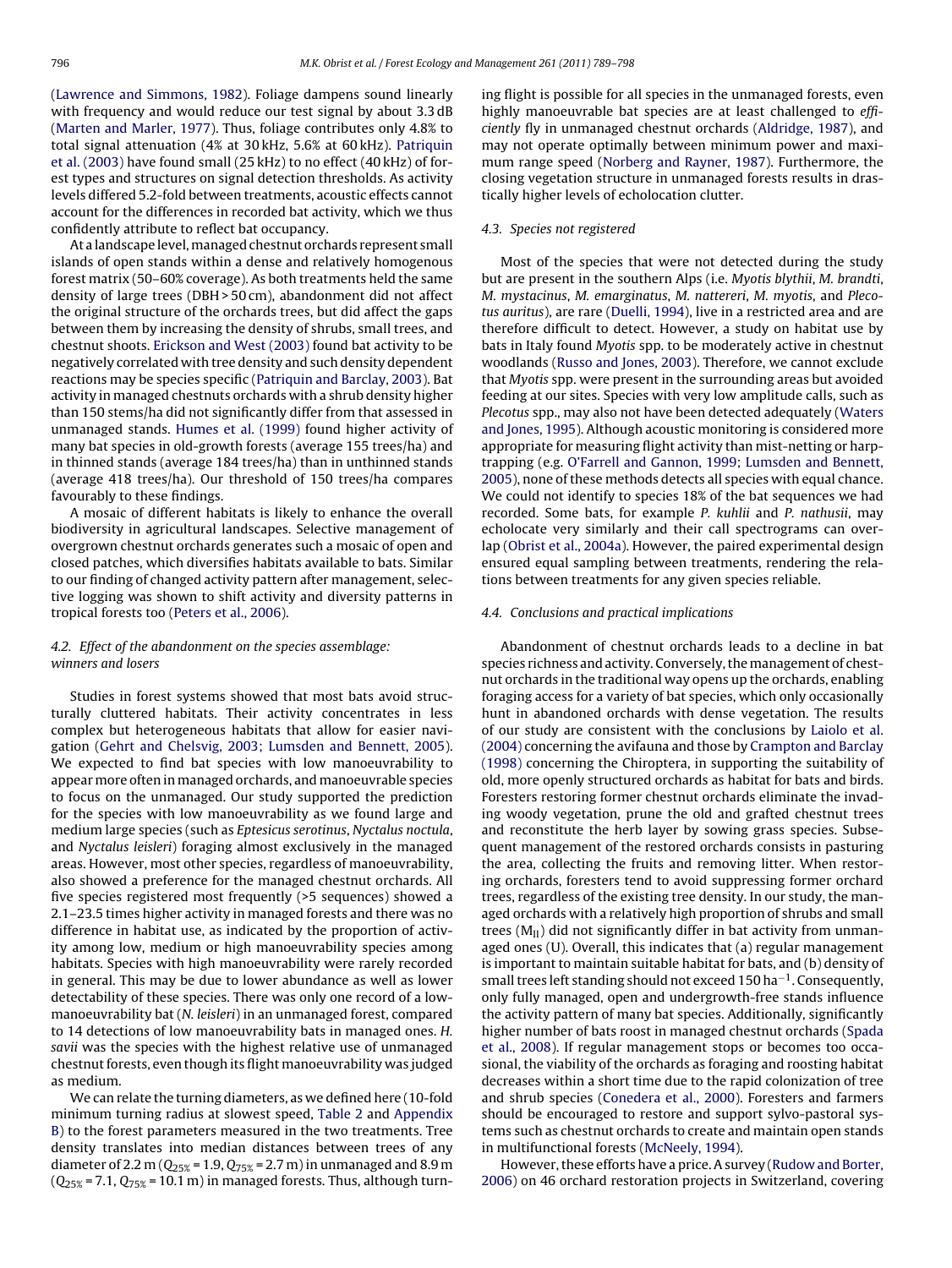<span id="page-8-0"></span>210 ha and project budgets of 6.5 Mio. Swiss Francs (SFr.) revealed substantial restoration costs of an average SFr. 55,000 ha−1, 73% thereof being labour costs. The Swiss Federation, the Cantons or NGO foundations paid the majority of these costs, thereby conserving a traditional landscape and triggering renewed interest of tourism. To make the continued management and laborious harvesting of chestnuts economically feasible and practical, two Swiss federal bills regulating agricultural subsidizations are applicable. Following the ecological compensation scheme for agricultural areasmanaged under ecological, sustainable and natural conditions ([Schweizerischer Bundesrat, 1998\),](#page-9-0) an amount of SFr. 15 can be paid per year and tree managed in chestnut orchards. An additional bill governs quality control in such ecologically cultivated areas: up to SFr. 1000 ha−<sup>1</sup> and year can be subsidized for ideally structured and interconnected orchards ([Schweizerischer Bundesrat, 2001\).](#page-9-0) Taken together, and considering the renewed interest of gastronomy in sweet chestnuts, a propagation of chestnut orchard restoration and their continued management is foreseeable, also to the benefit of bats.

#### **Acknowledgments**

We would like to thank the Forester Service of the Canton Ticino and the private orchard owners for providing help and permissions to sampling the data. We are grateful for the fieldwork of Franco Fibbioli, Simone Degiacomi and Nathalie Tzaud. We thank Heather Cole for improving the English, and we acknowledge the contribution of anonymous reviewers to a considerably amended manuscript.

#### **Appendix A. Supplementary data**

Supplementary data associated with this article can be found, in the online version, at [doi:10.1016/j.foreco.2010.12.010](http://dx.doi.org/10.1016/j.foreco.2010.12.010).

#### **References**

- Aldridge, H.D.J.N., 1987. Turning flight in bats. J. Exp. Biol. 128, 419–425.
- Arita, H.T., 1993. Rarity in neotropical bats—correlations with phylogeny, diet, and body-mass. Ecol. Appl. 3, 506–517.
- Benayas, J., Martins, A., Nicolau, J., Schulz, J., 2007. Abandonment of agricultural land: an overview of drivers and consequences. CAB Rev.: Perspect. Agric. Vet. Sci. Nutr. Nat. Resour. 2, 1–14.
- Benjamini, Y., Hochberg, Y., 1995. Controlling the false discovery rate—a practical and powerful approach to multiple testing. J. Roy. Stat. Soc. B: Met. 57, 289–300.
- Blondel, J., Aronso, J., 1999. Biology and Wildlife of the Mediterranean Region. Oxford University Press Inc., New York.
- Bray, J.R., Curtis, J.T., 1957. An ordination of the upland forest communities of Southern Wisconsin. Ecol. Monogr. 27, 326–349.
- Brigham, R.M., Grindal, S.D., Firman, M.C., Morissette, J.L., 1997. The influence of structural clutter on activity patterns of insectivorous bats. Can. J. Zool. 75, 131–136.
- Caras, T., Korine, C., 2009. Effect of vegetation density on the use of trails by bats in a secondary tropical rain forest. J. Trop. Ecol. 25, 97–101.
- Castro-Arellano, I., Presleya, S.J., Saldanha, L.N., Willig, M.R., Wunderle, J.M., 2007. Effects of reduced impact logging on bat biodiversity in terra firme forest of lowland Amazonia. Biol. Conserv. 138, 269–285.
- Ceballos, G., Brown, J.H., 1995. Global patterns of mammalian diversity, endemism, and endangerment. Conserv. Biol. 9, 559–568.
- Clarke, F.M., Pio, D.V., Racey, P.A., 2005a. A comparison of logging systems and bat diversity in the Neotropics. Conserv. Biol. 19, 1194–1204.
- Clarke, F.M., Rostant, L.V., Racey, P.A., 2005b. Life after logging: post-logging recovery of a neotropical bat community. J. Appl. Ecol. 42, 409–420.
- Conedera, M., Krebs, P., 2008. History, present situation and perspective of chestnut cultivation in Europe. In: Abreu, C.G., Peixoto, F.P., Gomes-Laranjo, J. (Eds.), Proceedings of the Second Iberian Chestnut Congress, Vila Real (P). Acta Hort, 23–27.
- Conedera, M., Manetti, M.C., Giudici, F., Amorini, E., 2004. Distribution and economic potential of the Sweet chestnut (Castanea sativa Mill.) in Europe. Ecol. Mediterr. 30, 179–193.
- Conedera, M., Stanga, P., Lischer, C., Stöckli, V., 2000. Competition and dynamics in abandoned chestnut orchards in southern Switzerland. Ecol. Mediterr. 26, 101–112.
- Crampton, L.H., Barclay, R.M.R., 1998. Selection of roosting and foraging habitat by bats in different-aged aspen mixedwood stands. Conserv. Biol. 12, 1347–1358.
- Crome, F.H.J., Richards, G.C., 1988. Bats and gaps—microchiropteran community structure in a Queensland rain-forest. Ecology 69, 1960–1969.
- Davy, C.M., Russo, D., Fenton, M.B., 2007. Use of native woodlands and traditional olive groves by foraging bats on a Mediterranean island: consequences for conservation. J. Zool. 273, 397–405.
- De'ath, G., Fabricius, K.E., 2000. Classification and regression trees: a powerful yet simple technique for ecological data analysis. Ecology 81, 3178–3192.
- Dietz, C., Helversen, O.V., Nill, D., 2007. Handbuch der Fledermäuse Europas und Nordwestafrikas. Kosmos Verlags-GmbH.
- Dirnböck, T., Dullinger, S., Grabherr, G., 2003. A regional impact assessment of climate and land-use change on alpine vegetation. J. Biogeogr. 30, 401–417.
- Duchamp, J.E., Swihart, R.K., 2008. Shifts in bat community structure related to evolved traits and features of human-altered landscapes. Landscape Ecol. 23, 849–860.
- Duelli, P., 1994. Rote Listen der gefährdeten Tierarten in der Schweiz. Schweiz Bundesamt für Umwelt Wald und Landschaft. Eidgenössische Drucksachen- und Materialzentrale (EDMZ), Bern.
- Erickson, J.L.,West, S.D., 2003. Associations of bats with local structure and landscape features of forested stands in western Oregon and Washington. Biol. Conserv. 109, 95–102.
- Fenton, M.B., 1990. The foraging behaviour and ecology of animal-eating bats. Can. J. Zool. 68, 411–422.
- Gehrt, S.D., Chelsvig, J.E., 2003. Bat activity in an urban landscape: patterns at the landscape and microhabitat scale. Ecol. Appl. 13, 939–950.
- Harvey, C.A., Villalobos, J.A.G., 2007. Agroforestry systems conserve species-rich but modified assemblages of tropical birds and bats. Biodivers. Conserv. 16, 2257–2292.
- Hayes, J.P., Loeb, S.C., 2007. The influence of forest management on bats in North America. In: Lacki, M.J., Hayes, J.P., Kurta, A. (Eds.), Bats in Forests: Conservation and Management. John Hopkins University Press, Baltimore, pp. 207–235.
- Hein, C.D., Castleberry, S.B., Miller, K.V., 2009. Site-occupancy of bats in relation to forested corridors. Forest Ecol. Manage. 257, 1200–1207.
- Humes, M.L., Hayes, J.P., Collopy, M.W., 1999. Bat activity in thinned, unthinned, and old-growth forests in western Oregon. J. Wildl. Manage. 63, 553–561.
- Hurlbert, S.H., 1984. Pseudoreplication and the design of ecological field experiments. Ecol. Monogr. 54, 187–211.
- IUCN, 2001. IUCN Red List Categories and Criteria: Version 3.1. IUCN Species Survival Commission, IUCN, Gland, Switzerland/Cambridge, UK, p. ii + 30 pp.
- Jaberg, C., Bohnenstengel, T., Amstutz, R., Blant, J.-D., 2007. Utilisation du milieu forestier par les chauves-souris (Mammalia: Chiroptera) du canton de Neuchâtel—implications pour la gestion sylvicole. Schweiz. Z. Forstwes. 157, 254–259.
- Keller, M., 2005. Field Manual for the Third Swiss National Forest Inventory 2004–2007. Swiss Federal Research Institute WSL, Birmensdorf, Switzerland, p. 393.
- Krusic, R.A., Yamasaki, M., Neefus, C.D., Pekins, P.J., 1996. Bat habitat use in White Mountain National Forest. J. Wildl. Manage. 60, 625–631.
- Lacki, M.J., Hayes, J.P., Kurta, A. (Eds.), 2007. Bats in Forests: Conservation and Management. John Hopkins University Press, Baltimore.
- Laiolo, P., Rolando, A., Valsania, V., 2004. Avian community structure in sweet chestnut coppiced woods facing natural restoration. Rev. Ecol. -Terre Vie 59, 453–463.
- Lawrence, B.D., Simmons, J.A., 1982. Measurements of atmospheric attenuation at ultrasonic frequencies and the significance for echolocating bats. J. Acoust. Soc. Am. 71, 585–590.
- Legendre, P., Legendre, L., 1998. Numerical Ecology. Elsevier, Amsterdam.
- Lloyd, A., Law, B., Goldingay, R., 2006. Bat activity on riparian zones and upper slopes in Australian timber production forests and the effectiveness of riparian buffers. Biol. Conserv. 129, 207–220.
- Loeb, S.C., O'Keefe, J.M., 2006. Habitat use by forest bats in South Carolina in relation to local, stand, and landscape characteristics. J. Wildl. Manage. 70, 1210–1218.
- Loeb, S.C., Waldrop, T.A., 2008. Bat activity in relation to fire and fire surrogate treatments in southern pine stands. Forest Ecol. Manage. 255, 3185–3192.
- Lumsden, L.F., Bennett, A.F., 2005. Scattered trees in rural landscapes: foraging habitat for insectivorous bats in south-eastern Australia. Biol. Conserv. 122, 205–222.
- MacDonald, D., Crabtree, J.R.,Wiesinger, G., Dax, T., Stamou, N., Fleury, P., Lazpita, J.G., Gibon, A., 2000. Agricultural abandonment in mountain areas of Europe: environmental consequences and policy response. J. Environ. Manage. 59, 47–69.
- Marten, K., Marler, P., 1977. Sound transmission and its significance for animal vocalisation. I. Temperate habitats. Behav. Ecol. Sociobiol. 2, 271–290.
- McNeely, J.A., 1994. Lessons from the past—forests and biodiversity. Biodivers. Conserv. 3, 3–20.
- Menzel, M.A., Carter, T.C., Menzel, J.M., Ford, W.M., Chapman, B.R., 2002. Effects of group selection silviculture in bottomland hardwoods on the spatial activity patterns of bats. Forest Ecol. Manage. 162, 209–218.
- Mickleburgh, S.P., Hutson, A.M., Racey, P.A., 2002. A review of the global conservation status of bats. Oryx 36, 18–34.
- Neuweiler, G., 1984. Foraging, echolocation and audition in bats. Naturwissenschaften 71, 446–455.
- Norberg, R.A., 1977. Ecological theory on foraging time and energetics and choice of optimal food-searching method. J. Anim. Ecol. 46, 511–529.
- Norberg, U., Rayner, J.M.V., 1987. Ecological morphology and flight in bats (Mammalia: Chiroptera): wing adaptations, flight performance, foraging strategy and echolocation. Phil. Trans. R. Soc. Lond. B 316, 335–427.